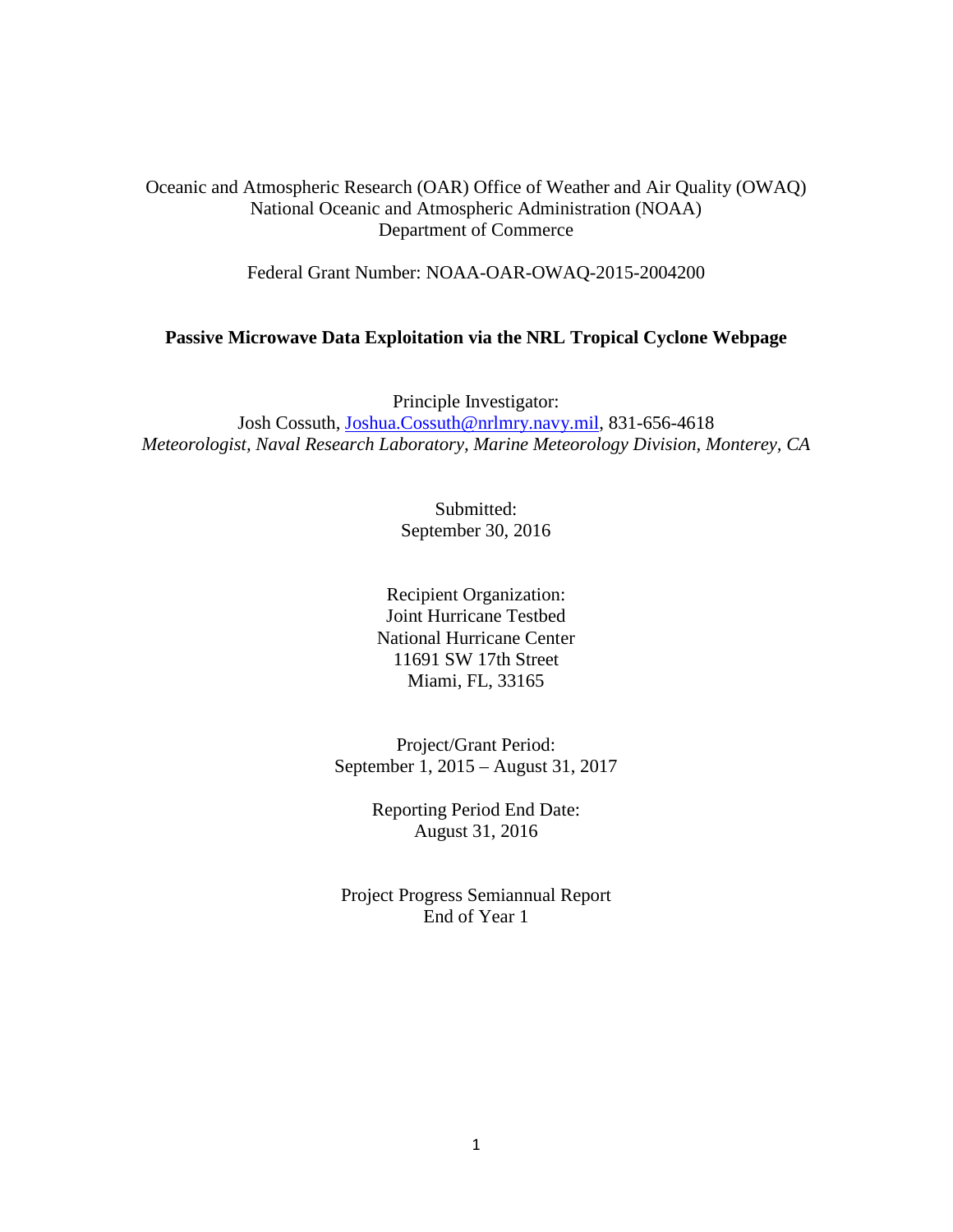#### 1. ACCOMPLISHMENTS

This project provides multiple thrusts towards implementing upgrades of microwave imagery processing in the Naval Research Laboratory's Tropical Cyclone Webpage (NRL TC web; [http://www.nrlmry.navy.mil/TC.html\)](http://www.nrlmry.navy.mil/TC.html), which provides a near-realtime demonstration of research and operational meteorological satellite observations centered on TCs. Project work so far has involved the implementation and near-realtime demonstration of the multi-platform analysis standardization procedure as well as new product delivery, through visualizing new channels, color tables, and product fusions. Statistics on brightness temperature distributions in the climatological data have been calculated to facilitate new product visualizations. Imagery from AMSR2, GMI, Himawari, and GOES has been processed and archived in near-realtime since June 2016. All TC cases globally in that time period have available imagery produced to be evaluated. The following tasks represent this effort:

- 1. Enhancement of the near-realtime 37 and 85/89/91 GHz H/V/PCT/color imagery products for all global TCs is proposed. This includes recalibration of the ice scattering channels to 89 GHz to reduce bias between sensors, bi-cubic spline interpolation, and CIMSS ARCHER recentering. A streamlined and cleaner python based processing and plotting.
	- a. Task is 90% complete. Pending: re-coding of ARCHER into python; iterative feedback from POCs on requested improvements.
- 2. To complement Task 1 upgrades, this task aims to populate an archive of historical passive microwave data since 1987. Using a similar methodology as in the near-realtime upgrades, a standardized database of both digital data and image products will be generated and made available to the TC community to compliment the near-realtime data.
	- a. Task is 50% complete. Data is staged and ready for processing, pending completion of Task 1 and POC request to move forward on product generation.
- 3. Parallax of the storm based on feature heights and sensor scan angle can misrepresent the TC position. A study and application of a more sophisticated parallax correction scheme is proposed to provide increased confidence in the initialization of the TC center. This work will be achieved by analysis of TC centering and eye structure in co-located satellite radar vertical profiles and passive microwave imagery.
	- a. Task is 10% complete. Comparative TRMM radar and Cloudsat dataset is downloaded. Identification and colocation of microwave/radar data is being prepared.
- 4. The color tables used to visualize the TC were subjectively developed based on a small sample of cases observed by the SSM/I. Resolution and frequency changes since that time necessitate an expanded and quantitative revisiting of this visualization. Availability of improved resolution has suggested revisiting other channels for possible operational utility. Interaction with the JHT POCs has emphasized ability to process other frequencies (such as 18 and 166 GHz) as well as improve RGB false color product fusion between frequencies.
	- a. Task is 66% complete. New products have been developed and demonstrated (see Section 2 for examples). Pending: iterative feedback from POCs on request improvements.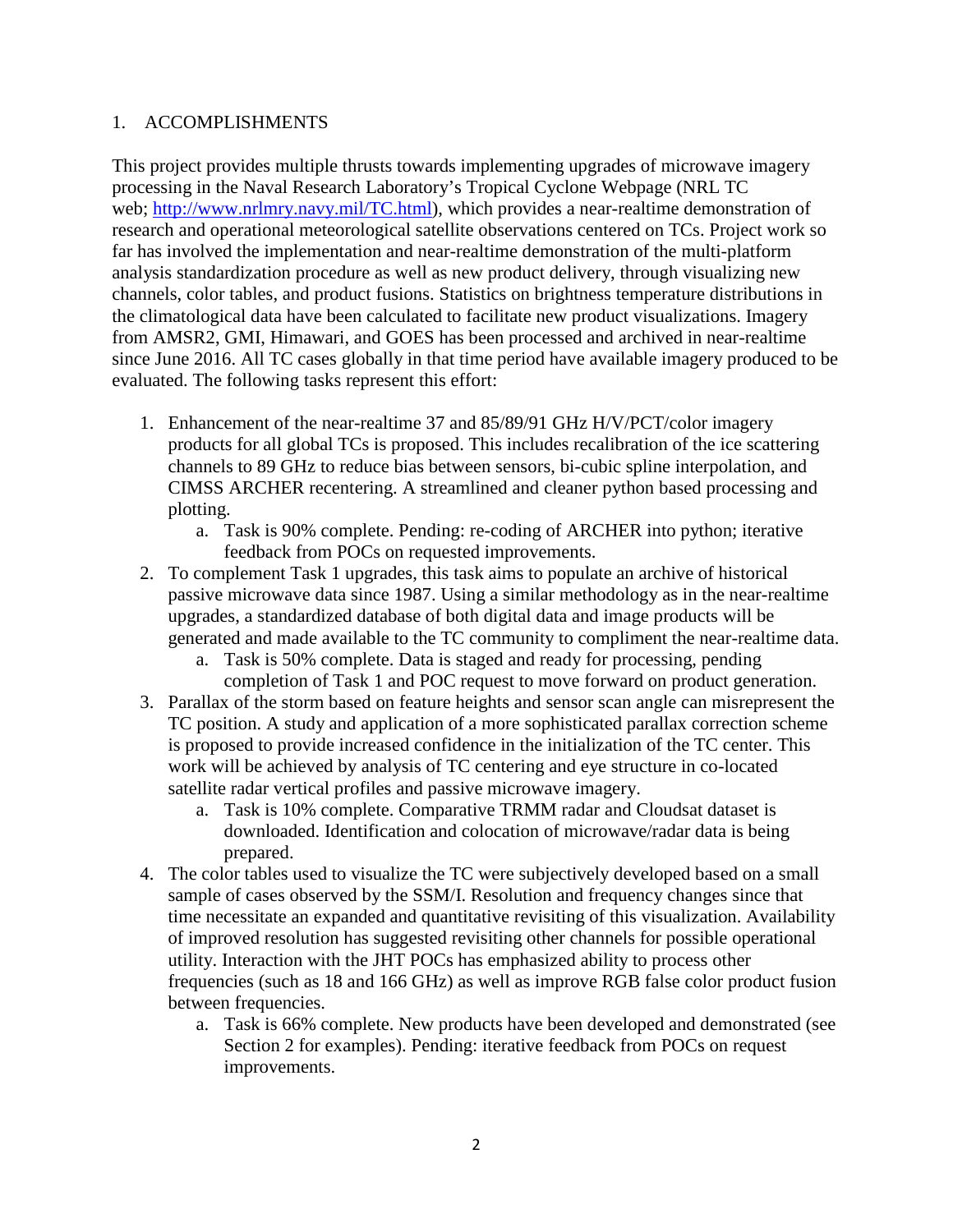Results have been indicated through JHT POC interaction site visits and conference presentations at the Interdepartmental Hurricane Conference, the American Meteorological Society Tropical Conference, and the American Meteorological Society Satellite Conference (see Section 2 for more). Transition demonstration has been provided via near-realtime product development through NRL TC web (see Section 2 for more).

#### Project Timeline:

Task development remains on schedule. The timeline continues to be flexible and subject to refinement given JHT POCs requests. Steps are continuing along the following revised timeline (amended using JHT POC feedback):

| 2015       |                                                                                                                                        |  |  |
|------------|----------------------------------------------------------------------------------------------------------------------------------------|--|--|
| Sep-Dec:   | (Tasks 1 and 2) Process historical images and T <sub>B</sub> statistics                                                                |  |  |
| Nov:       | Interact with POCs at NOAA/NHC to assess operational needs                                                                             |  |  |
| 2016       |                                                                                                                                        |  |  |
| Jan-Apr:   | (Task 4) Perform statistical analysis on historical $TB$ distributions and formulate<br>revised color table and ranges                 |  |  |
| March:     | Present Mid-Year 1 results and collaborate at IHC                                                                                      |  |  |
| April:     | Present and collaborate at AMS Tropical Conference                                                                                     |  |  |
| May-Aug:   | (Tasks 1 and 4) Provide demos of standardization process, new color products,<br>and new channels for transition to realtime datasets. |  |  |
| Aug-Dec:   | (Tasks 1 and 4) Real-time tests of standardized data on NRL TC webpage                                                                 |  |  |
| Sep-Dec:   | (Task 3) Find, gather, and process all cases with satellite radar passes through TC<br>center.                                         |  |  |
| Nov:       | Interact with POCs at NOAA/NHC to evaluate updated goals                                                                               |  |  |
| Nov-Dec:   | (Task 4) Revise, finalize color tables, ranges based on POC/IHC feedback                                                               |  |  |
| 2017       |                                                                                                                                        |  |  |
| Jan-Sep:   | (Tasks 1 and 4) Provide a second round of realtime demos for standardization<br>process, new color products, and new channels.         |  |  |
| Feb-Apr:   | (Task 2) Quality control and apply standardization process to historical data<br>archive.                                              |  |  |
| March:     | Present Mid-Year 2 results and collaborate at IHC                                                                                      |  |  |
| March-May: | (Task 3) Develop statistics on radar profiles and microwave $T_B$ , feature height<br>parallax                                         |  |  |
| May:       | (Task 2) Populate ftp archive with climatological netCDFs, images                                                                      |  |  |
| July-Sep:  | (Task 3 and 4) Real-time tests of revised color tables and parallax correction<br>scheme on real-time NRL TC page images.              |  |  |

# 2. PRODUCTS

• Demonstration of output performed from Tasks 1 and 4 (as well as proposed archival output for Task 2) is shown with the case study product descriptions below. The case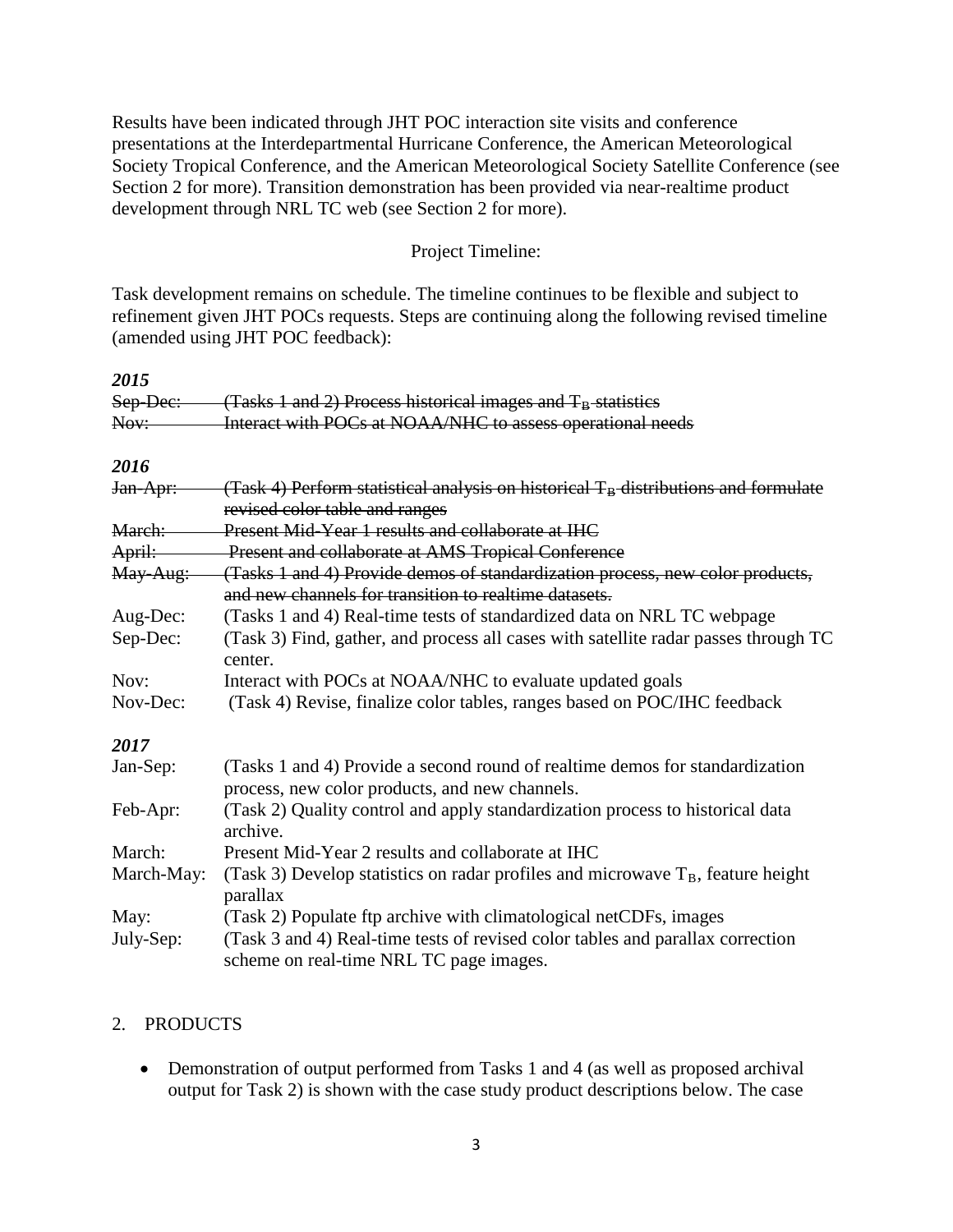shows an overpass of 12W Lionrock in the West Pacific basin from the Global Precipitation Mission (GPM) Microwave Imager (GMI) from 1821 UTC on August 23<sup>rd</sup>, 2016. These are examples of realtime deliverables demonstrated in FY16 using the new methodology from this study:



Figure 1: 89 GHz Horizontal Polarization. This is a currently operational product that provides information about convective vigor. Convective ice is shown in a radar-like color scale with heavier convection indicated by lower brightness temperatures. Environmental stability is inferred with the middle-upper end of the scale, with lighter blues to greens indicated a more stable outer environment. The darkest blues indicate liquid water emission from low level clouds as well as land.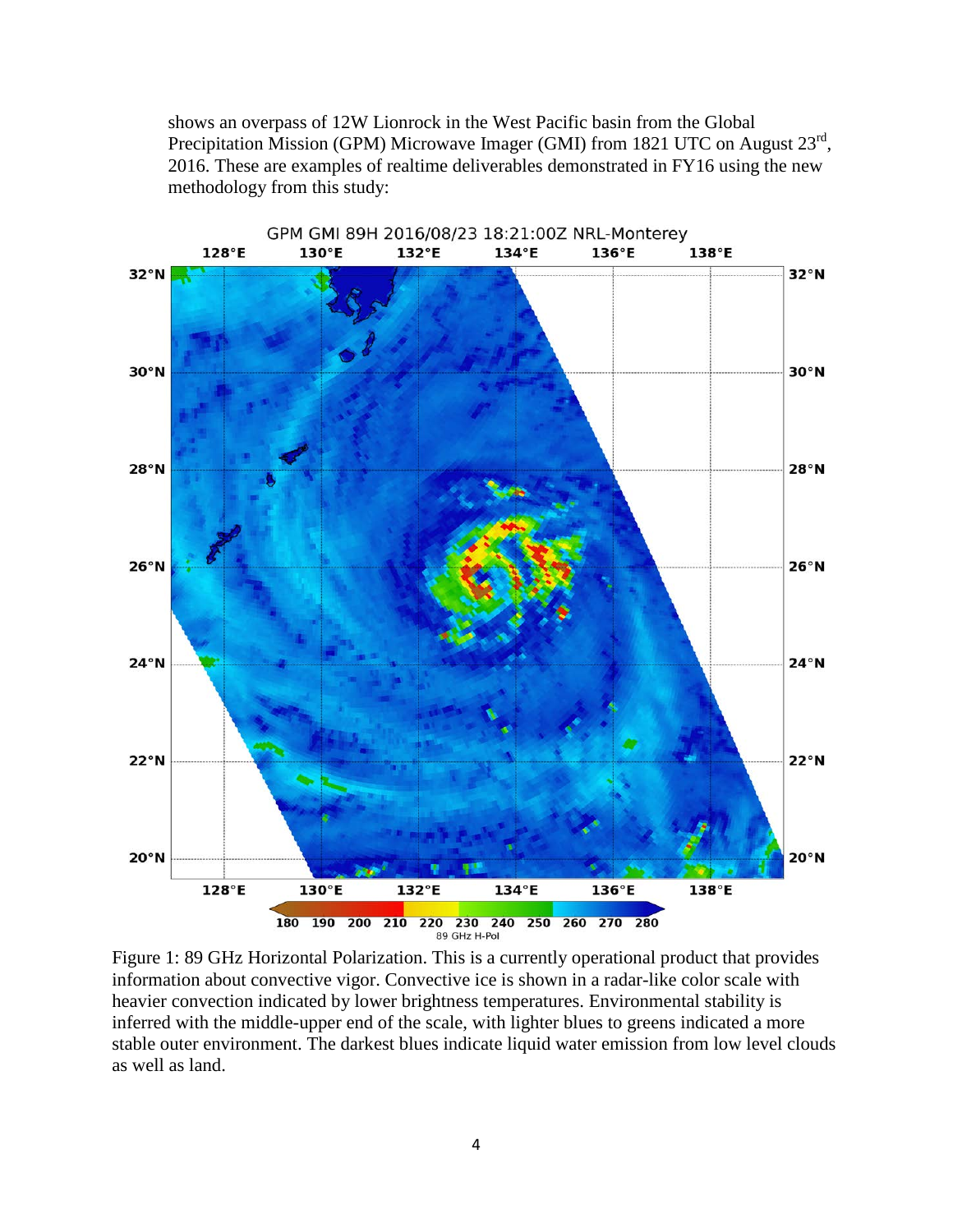

Figure 2: 166 GHz Horizontal Polarization. This is a new proposed product that provides information about cloud ice content. Unlike 89 GHz (Figure 1), there is no ambiguity of signal from surface and low level atmospheric features. However, this channel is currently available only on GMI. There are similar frequencies (150 GHz, 183 GHz) available on other sensors that may be likewise beneficial. Also note that future missions, especially from CubeSats and SmallSats, will include similar frequencies.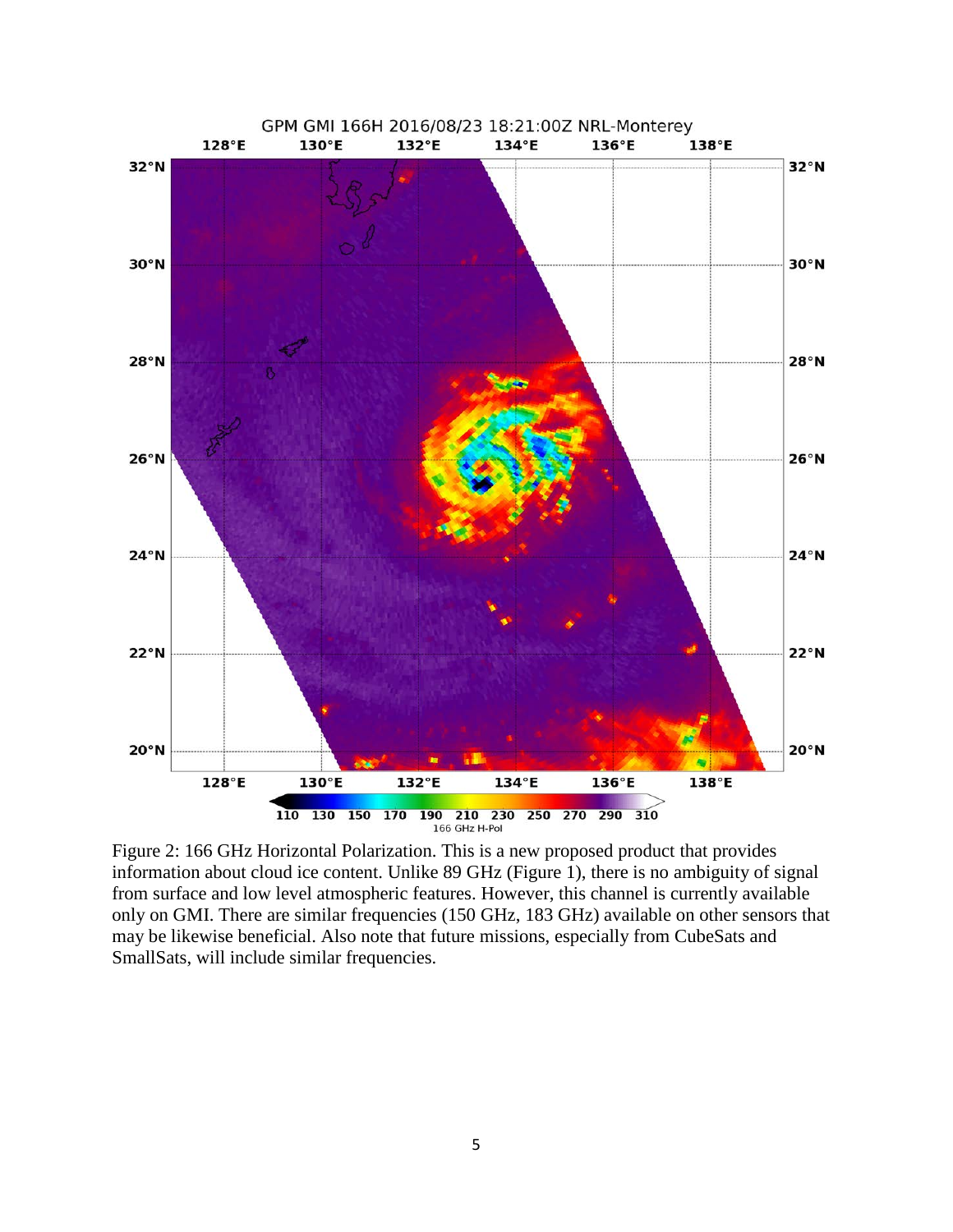

Figure 3: 19 GHz Polarization Difference. This is a new proposed product that takes the difference between the Vertical and Horizontal polarizations at 19 GHz, allowing differential ocean emission to be maximized. This provides an assessment of cloud water content – the closer to zero, the more that surface emission is masked. Unlike 37 GHz, there is much less ambiguity of signal due to scattering by ice. This allows a more robust analysis of low level structure (e.g., the closed eyewall in this example) to infer trends in intensity and structure change. Note that this analysis cannot be provided over land and that SSM/I and SSMIS are too coarse to provide useful structure analysis.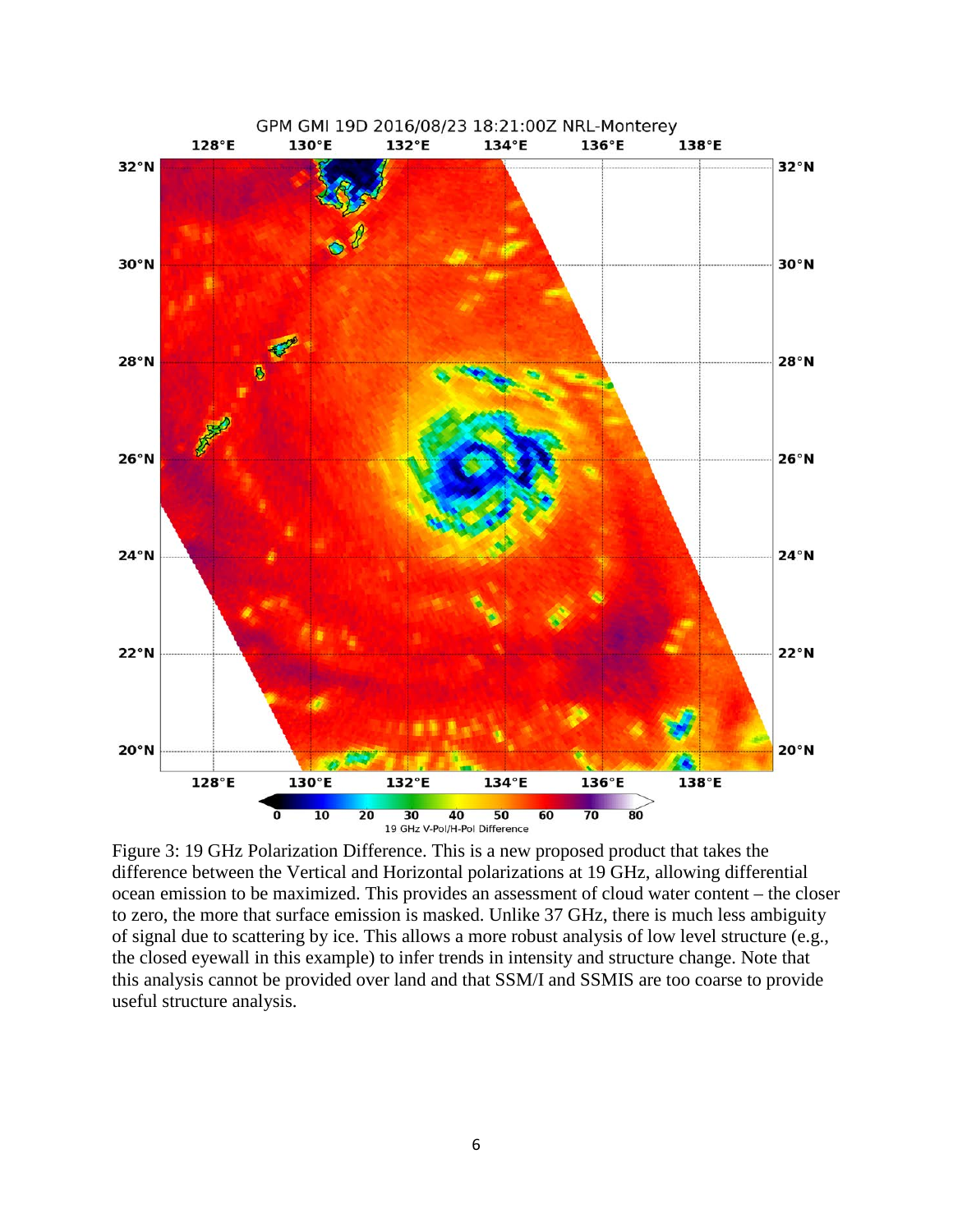

Figure 4: 89 GHz Polarization Difference. This is a new proposed product that takes the difference between the Vertical and Horizontal polarizations at 89 GHz, allowing differential ocean emission to be maximized – the closer to zero, the more that surface emission is masked. While 89 GHz is not strongly sensitive to liquid emission, the higher resolution allows a finer detail of structure compared to 19 and 37 GHz products. Note that ice scattering is still strongly present and not mitigated, thus is this more useful for center diagnosis and spatial extent rather than structural diagnosis.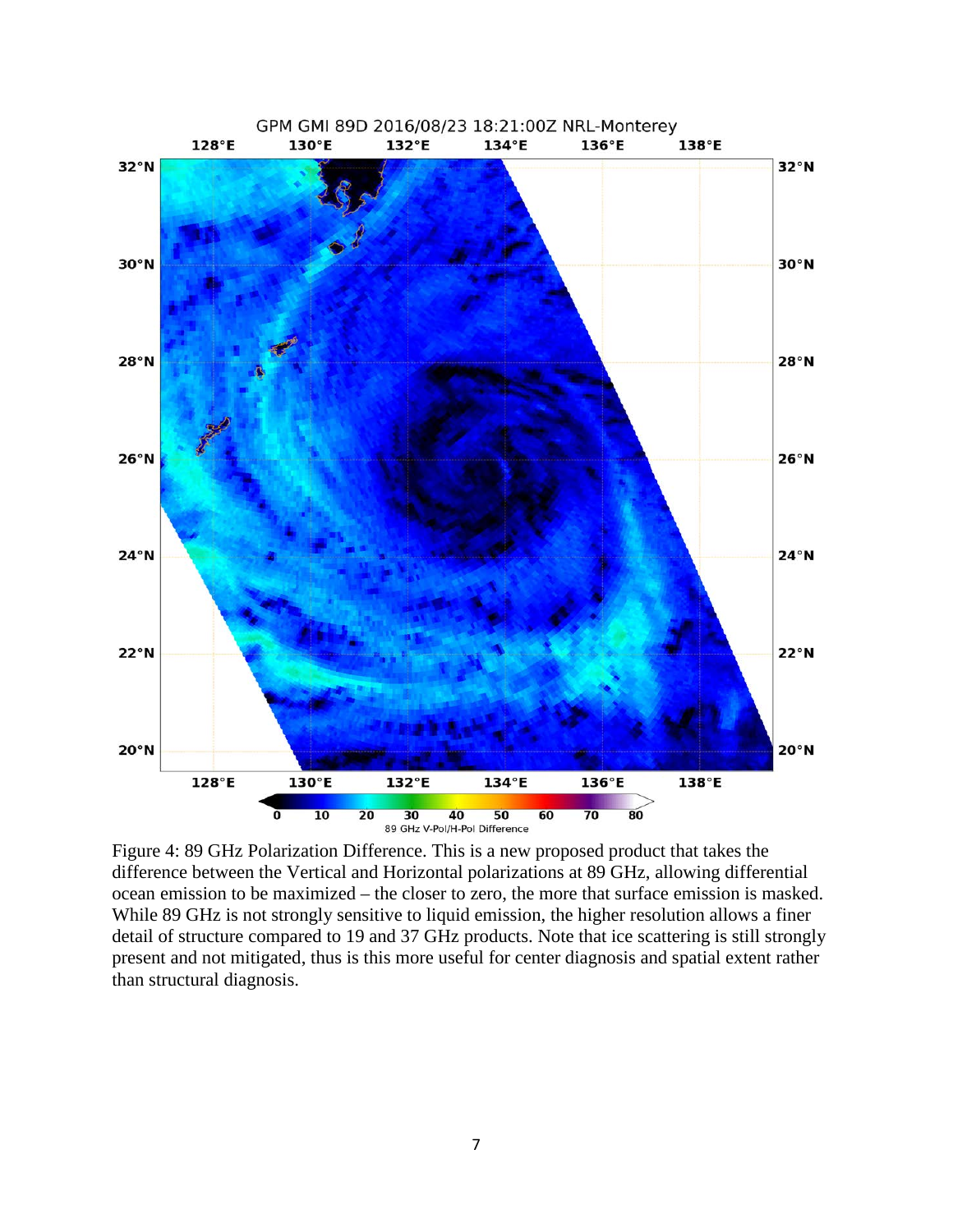

Figure 5: Hydrometeor Type False Color. This is a new proposed false color product that composites information from the 89GHz Polarization Correction Temperature (red gun), 19 GHz Polarization Difference (green gun), and 89 GHz Horizontal Polarization (blue gun). **Red** pixels are convective ice only. **Green** pixels are low level precipitating liquid water (note: land is also bluish-green). **Yellowish**/**orange** pixels show combinations of both convective liquid and ice. **Lighter blue** to **dark blue** colors show shallow non-precipitating liquid water/moist air to drier cloud free areas. This product is intended to discriminate vertical convective structure and its symmetry. In this case, the western eye/eyewall is vertically stacked (yellow/orange) while the eastern eyewall is open at upper levels (lack of red) and elliptical at lower levels (spatial extent of green).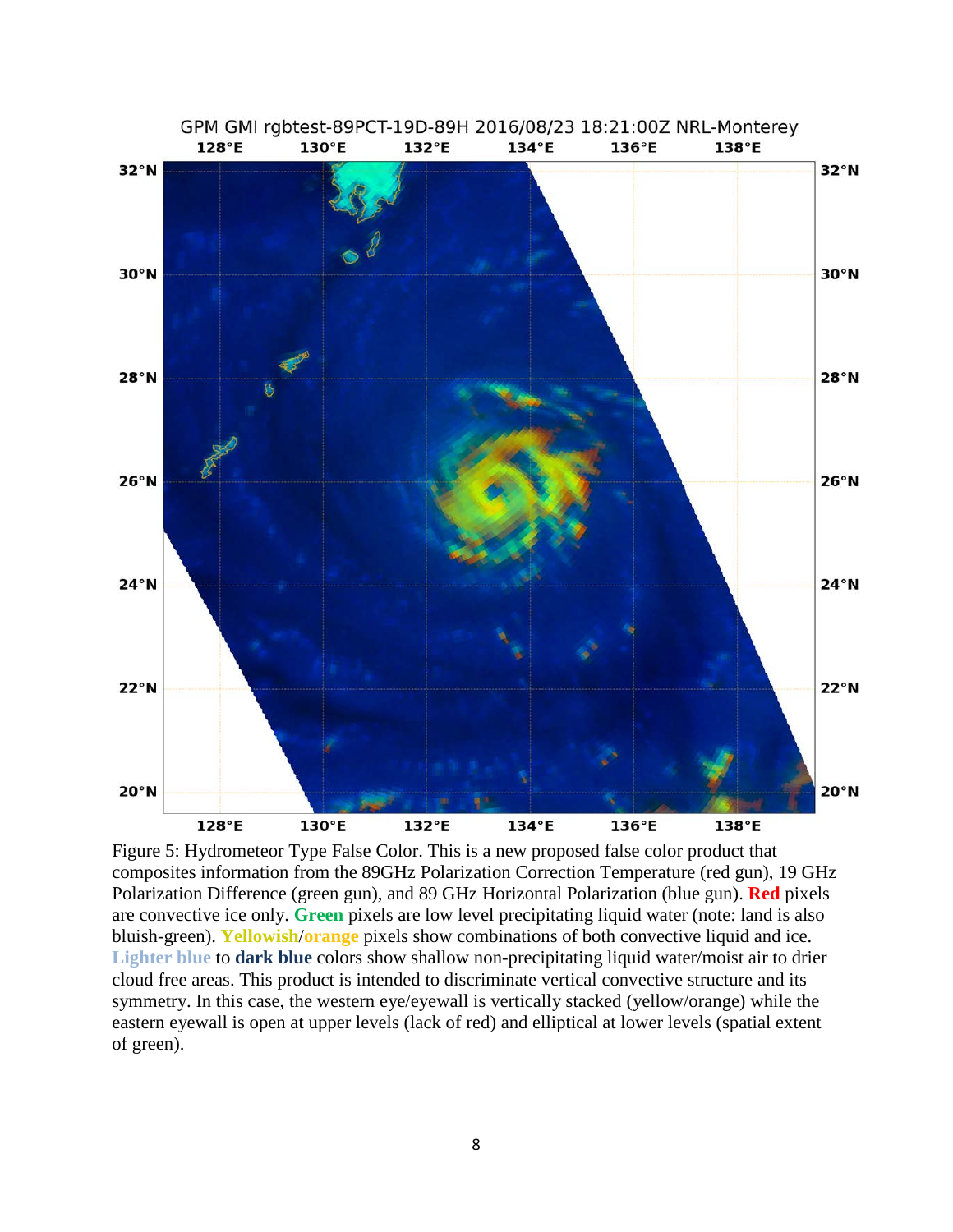*Publications, Conference Papers, and Presentations*

- Cossuth, J., 2016: New satellite data and applications for tropical cyclone operations by 2025: Agency and Interagency plans. NRL Perspective. 70th Interdepartmental Hurricane Conference/ Tropical Cyclone Operations and Research Forum, Miami, FL, OFCM/NOAA. [Available online at [http://www.ofcm.gov/ihc16/Presentations/Panel%202/03-NRL\\_satellite.pdf.](http://www.ofcm.gov/ihc16/Presentations/Panel%202/03-NRL_satellite.pdf)]
- Cossuth, J., R. Bankert, K. Richardson, and M. Surratt, 2016: Passive Microwave Data Exploitation via the NRL Tropical Cyclone Webpage: JHT Project Status. 70th Interdepartmental Hurricane Conference/ Tropical Cyclone Operations and Research Forum, Miami, FL, OFCM/NOAA. [Available online at [http://www.ofcm.gov/ihc16/Presentations/Session%204/03-NRL\\_JHT.pdf.](http://www.ofcm.gov/ihc16/Presentations/Session%204/03-NRL_JHT.pdf)]
- Cossuth, J., R. L. Bankert, and K. Richardson, 2016: Using Passive Microwave Imagery to Develop Objective Tropical Cyclone Structure and Intensity Analysis and Improved Near-Realtime Products. Proceedings, 21st Satellite Meteorology, Oceanography, and Climatology Conference, Madison, WI, Amer. Meteor. Soc., 3.4. [Available online at [https://ams.confex.com/ams/21SATMET20ASI/webprogram/Paper296757.html.](https://ams.confex.com/ams/21SATMET20ASI/webprogram/Paper296757.html)]
- Richardson, K. A., R. L. Bankert, and J. Cossuth, 2016: Naval Research Laboratory Tropical Cyclone Demonstration Web Page: Plans and Upgrades. Proceedings, 32nd Conf. on Hurricanes and Tropical Meteorology, San Juan, PR, Amer. Meteor. Soc., P185. [Available online at [https://ams.confex.com/ams/32Hurr/webprogram/Paper292706.html.](https://ams.confex.com/ams/32Hurr/webprogram/Paper292706.html)]
- Surratt, M., K. Richardson, J. Cossuth, A. P. Kuciauskas, and R. Bankert, 2016: GeoIPS: Next Generation Satellite Data Processing Capability at NRL. Proceedings, 21st Satellite Meteorology, Oceanography, and Climatology Conference, Madison, WI, Amer. Meteor. Soc., P35. [Available online at [https://ams.confex.com/ams/21SATMET20ASI/webprogram/Paper296764.html.](https://ams.confex.com/ams/21SATMET20ASI/webprogram/Paper296764.html)]

*Website(s) or other Internet site(s)*

- The Naval Research Laboratory's Tropical Cyclone webpage (NRL TC) web; [http://www.nrlmry.navy.mil/TC.html\)](http://www.nrlmry.navy.mil/TC.html) continues to serve as the primary vehicle for near-realtime product demonstration and evaluation.
	- o A beta product testing internet link through this web portal has been provided to project POCs for near-realtime development and evaluation. Public release of this link will be provided after evaluation by POCs.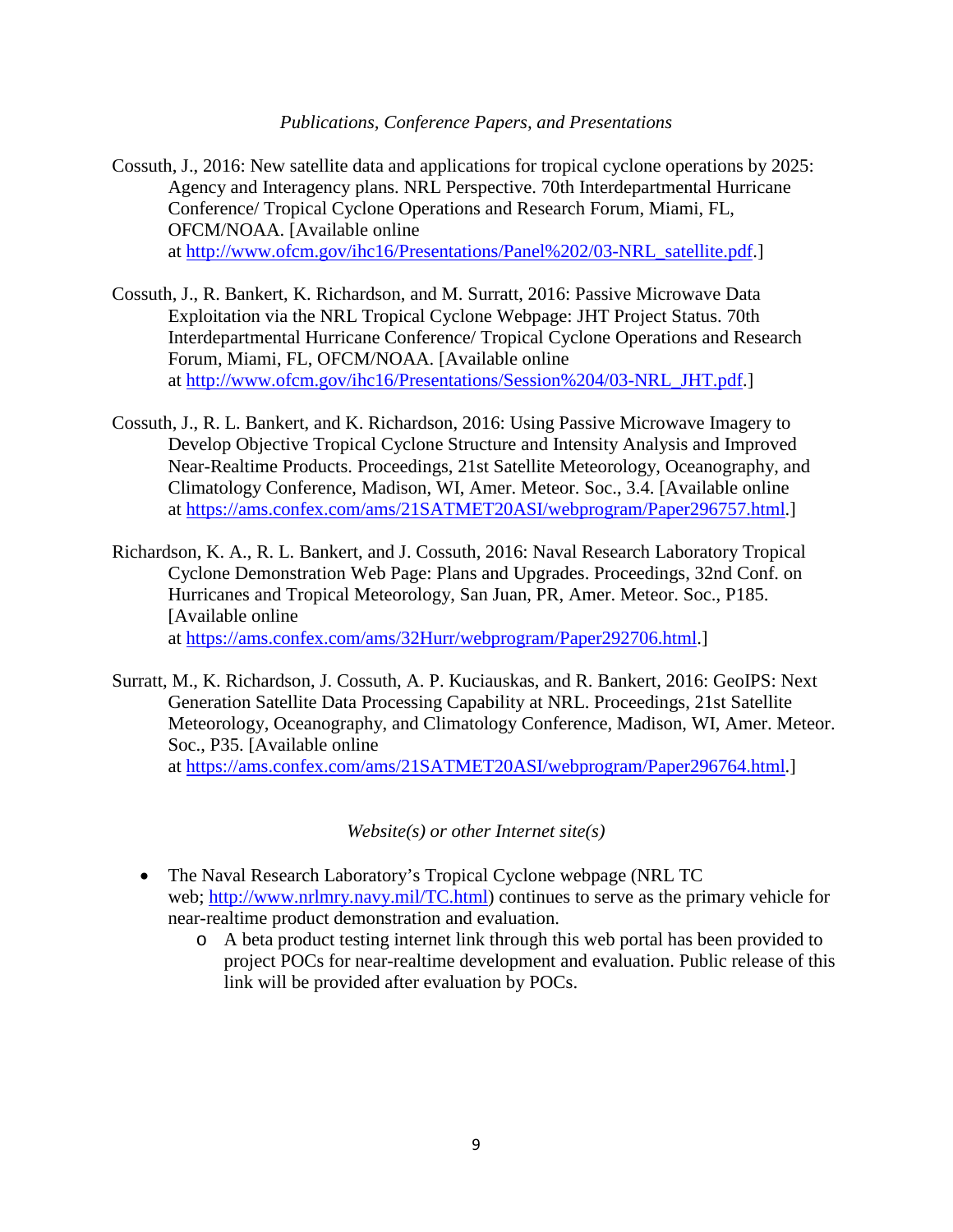#### 3. PARTICIPANTS & OTHER COLLABORATING ORGANIZATIONS

Performers:

*Naval Research Laboratory, Marine Meteorology Division, Monterey, CA* Richard Bankert, [Richard.Bankert@nrlmry.navy.mil](mailto:Richard.Bankert@nrlmry.navy.mil) Josh Cossuth, [Joshua.Cossuth@nrlmry.navy.mil](mailto:Joshua.Cossuth@nrlmry.navy.mil) Kim Richardson, [Kim.Richardson@nrlmry.navy.mil](mailto:Kim.Richardson@nrlmry.navy.mil) Mindy Surratt, [Melinda.Surratt@nrlmry.navy.mil](mailto:Melinda.Surratt@nrlmry.navy.mil)

- Note that Co-PI Cossuth has assumed the role of lead PI since the beginning of the progress reporting period.
- Project development has evolved in conjunction with collaborative discussions with Joint Hurricane Testbed (JHT) Points of Contact (POCs) at NHC (Avila, Blake, Roberts, and Landsea) and JTWC (Strahl), as well as other interested partners at NHC, JTWC, and CPHC.

#### 4. IMPACT

- Evaluation of impact on meteorological analysis (both in realtime and research frameworks) is being investigated as the project continues.
	- o The combined improvements in scientific understanding of satellite radiative properties as well as increased satellite observation capabilities have allowed new channels and products to be considered.
	- o Production of processing code in an open source framework able to be transitioned and more quickly updated will help speed and efficiency of product analysis.
	- o Updated and efficient analysis will result more accurate tropical cyclone analysis, thus benefiting society through improved information from operational centers.

# 5. CHANGES/PROBLEMS

- Interactions with the JHT POCs at NHC, JTWC, and CPHC occurred on October and November 2015 as well as February and March 2016. Input provided in these meetings resulted in reassessment of work priorities and reorganization of timeline goals to push forward visualization tasks ahead of historical archiving goals.
	- o Tasks 1 and 4 have been given increased attention in FY16 and FY17 due to forecaster requests for more work in those areas.
	- o In particular, Task 4 will also be worked on more heavily through FY17 due to positive feedback from project POCs. Work from other tasks may be reduced in deference to dynamically meeting JHT POC requests.
- Timeline modifications: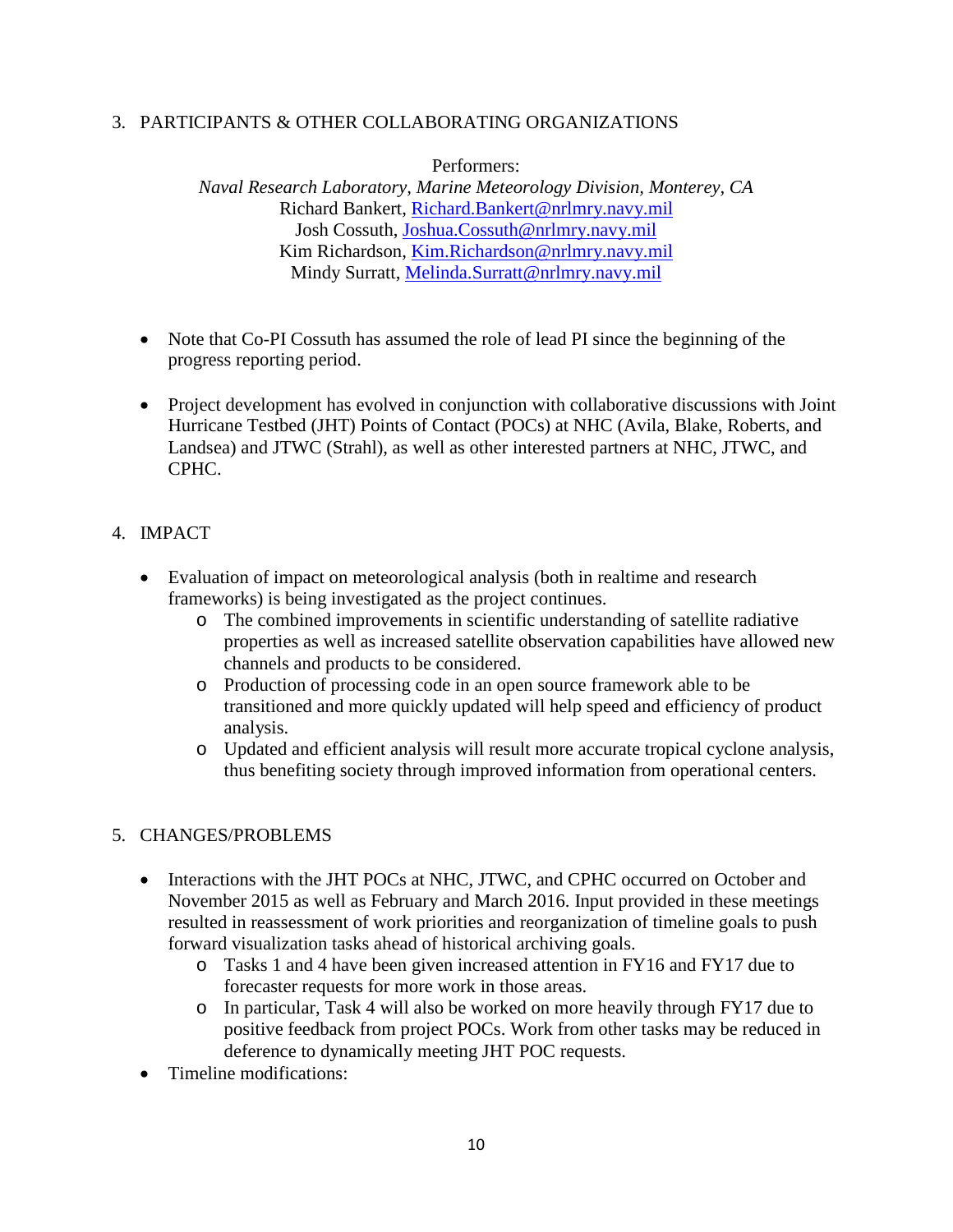- o CIMSS ARCHER tropical cyclone re-centering goal in Task 1 has been pushed back to FY17Q1. Instead of adapting a Matlab executable file within our python analysis, we are working Tony Wimmers (CIMSS) to test a native python ARCHER analysis and bi-cubic interpolation scheme. The delay and extra time will allow a faster and more cohesive code and analysis vehicle.
- o Addition of WINDSAT, SSM/I, and SSMIS data realtime production in Task 1 has been pushed back to FY17Q1 due to delay in a contractor hire.
- Visualization of JHT demonstration products is currently provided via the internet on a beta project directory. A new and enhanced NRL TC webpage has been developed and is currently on our development server. This will be our primary product evaluation portal, targeted for FY17Q2.
- While current work is expected to continue at nominal pace, the details of this project are flexible so as to allow the JHT POCs breadth in pushing the work direction to prioritize certain operational needs. However, at this time, it is not expected that change in goals are needed.

# 6. SPECIAL REPORTING REQUIREMENTS

- Project components are currently being demonstrated in a real-time NRL environment, along with an archive of produced products for post-season evaluation. More information about testbed research and transition activities can be found in Section 1. An assessment of the project's Readiness Level is provided below.
	- o Task 1: Generation of standardized processing has been produced in the nearrealtime demonstration environment since June 2016 and is underway.
	- o Task 2: Development of reprocessed archive is deferred, pending comments on 'perfecting' realtime products to provide continuity between archived and realtime product generation.
	- o Task 3: No change. Work to begin in Year 2.
	- o Task 4: First round of new products and alternate visualizations have been proposed and demonstrated. Evaluation underway.

| <b>Task</b>                                | <b>Start of Project RL</b> | <b>Current Project RL</b> |
|--------------------------------------------|----------------------------|---------------------------|
| 1) Standardized realtime python processing |                            |                           |
| 2) Standardized archive creation           |                            |                           |
| 3) Storm parallax evaluation/correction    |                            |                           |
| 4) New product/color visualization         |                            |                           |

#### *Readiness Levels (RLs) are defined below:*

*TRL 1: Basic research*

*TRL 2: Applied research*

*TRL 3: Development of proof-of-concept*

- *TRL 4: Successful validation in experimental environment*
- *TRL 5: Successful validation in relevant environment*

*TRL 6: Prototyping demonstration in a relevant end-to-end environment*